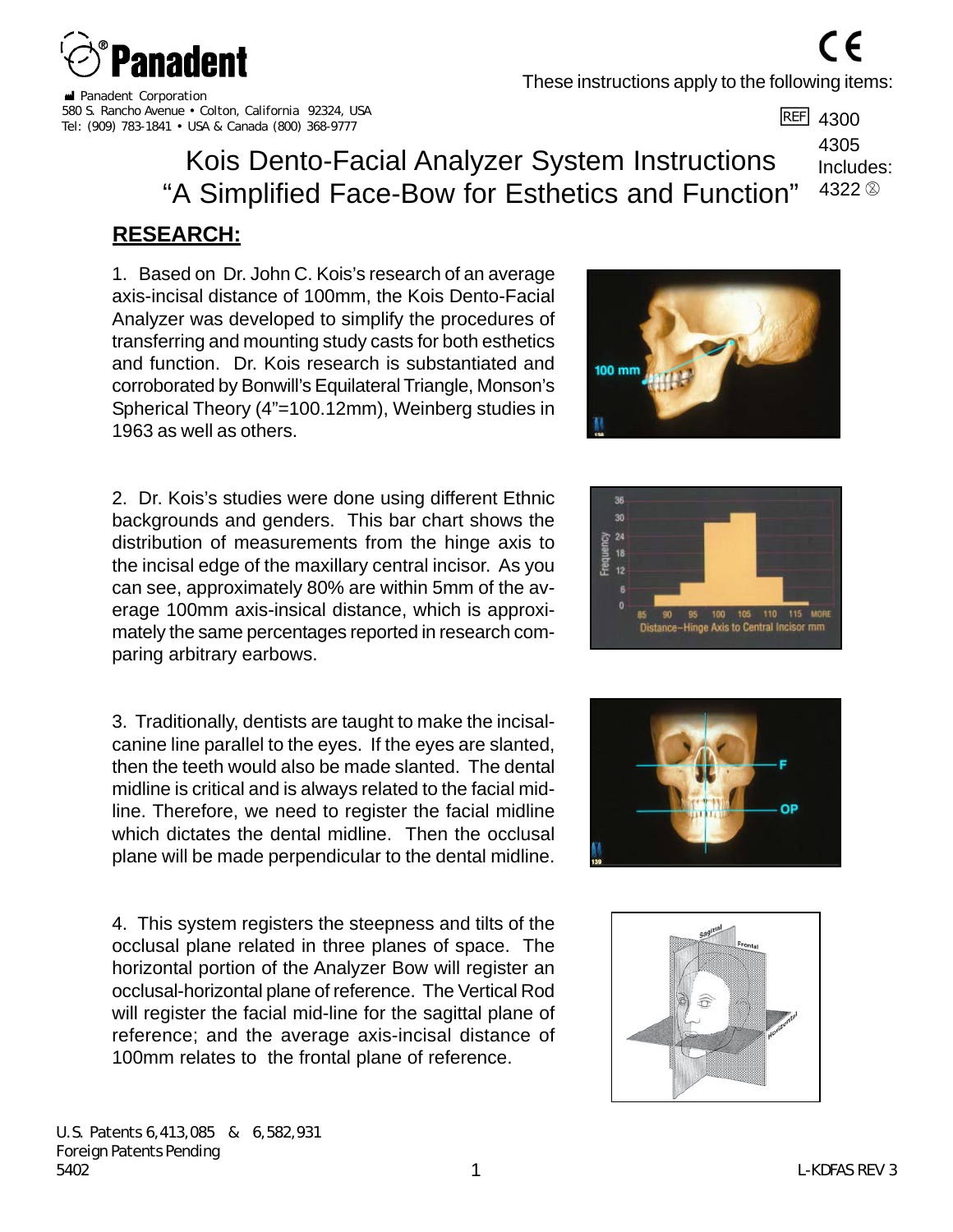1. Attach Vertical Indicator Rod to Analyzer bow by sliding white attachment disk on the rod into the keyway slot on the Analyzer bow.

2. Attach disposable Index Tray to Analyzer bow by aligning protruding pins on Index Tray into the holes in the bite fork section of the Analyzer bow. Seat Index Tray all the way flat onto Analyzer bow.

3. It is best to place 4 Bite-Tabs™ impression compound onto posterior and bicuspid area of the Index Tray. If using registration material other than Bite-Tabs™, first apply an adhesive to occlusal surfaces of Index Tray.

4. Place Index Tray into a bowl of hot water to temper Bite-Tabs™ impression compound. The compound can be squeezed into a cone shape if more height is required.







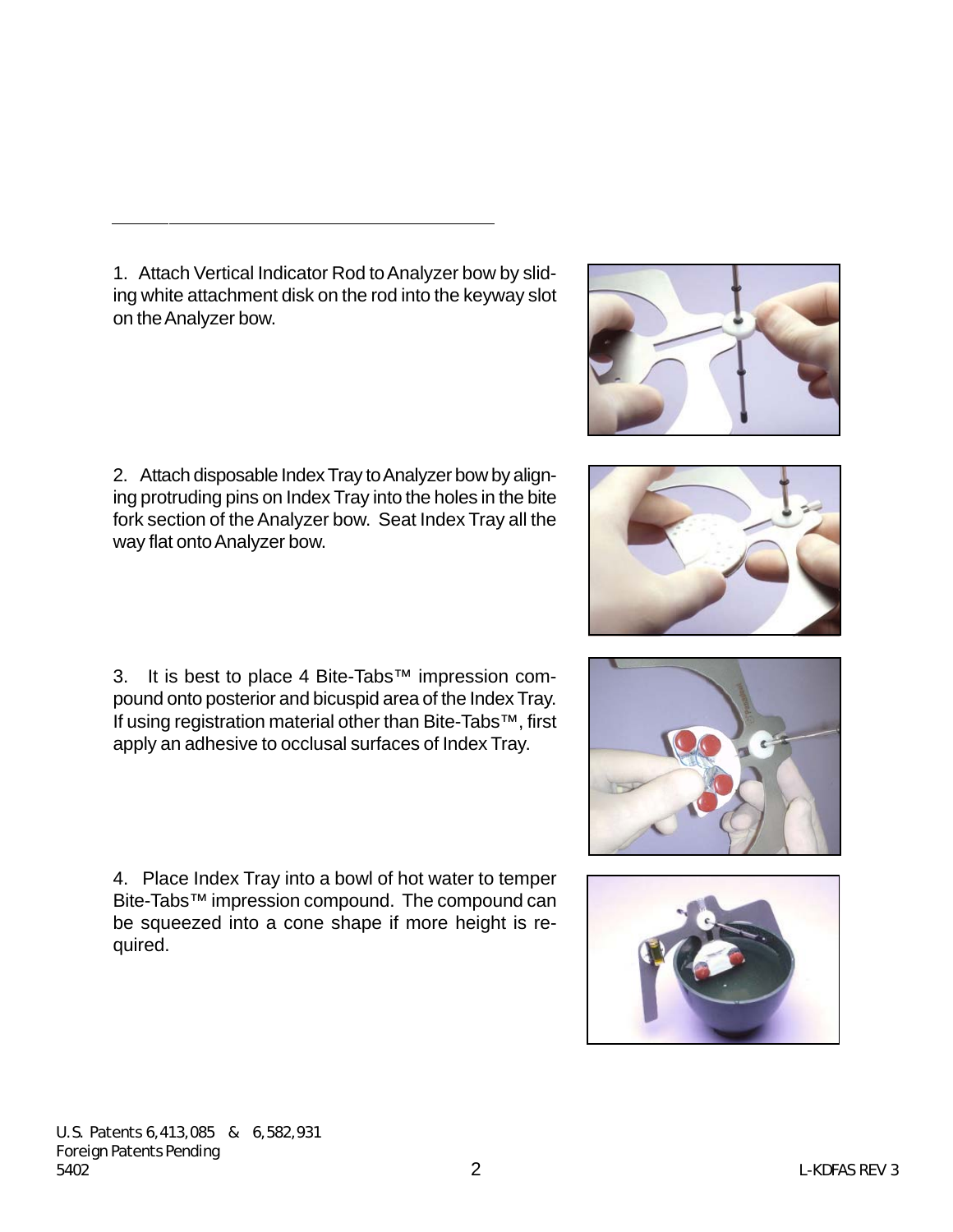#### **REGISTRATION:**

1. Having posterior portion of Analyzer Bow down out of occlusion, set incisal edge of maxillary incisors to the wall or ledge on Index Tray. This registers the incisal point of the average 100mm axis-incisal distance for function.

2. Align Vertical Indicator Rod to patient's facial midline to register the dental midline of the teeth to the frontal plane for esthetics. The Vertical Indicator Rod can be positioned posteriorly in keyway slot of Analyzer Bow to be close to the patient's nose.

3. While maintaining incisal contact with the Index Tray and vertical rod alignment to the facial midline, rotate Analyzer Bow up in the posterior until the lateral wings are level to the horizon. This should be done while looking at the front of the patient. The Bioesthetic Level Gauge™ is not required. However, it can be added to verify that the bow is level in the sagittal plane.

4. These procedures can be more simply done with the patient in a supine position. By doing this, the head is supported by the dental chair head rest. Align the incisal edge to the wall on the Index Tray. You can look at the vertical rod related to the facial midline better from behind the patient. Have the lateral wings hang straight down as you make the registration of the teeth.

5. You have now captured the steepness and tilts of the occlusal plane in the registration material on the horizontally aligned Index Tray. Remove Index Tray from Analyzer Bow and send to the lab for mounting of study casts. This disposable Index Tray now becomes a permanent bite fork registration record.

3 L-KDFAS REV 3





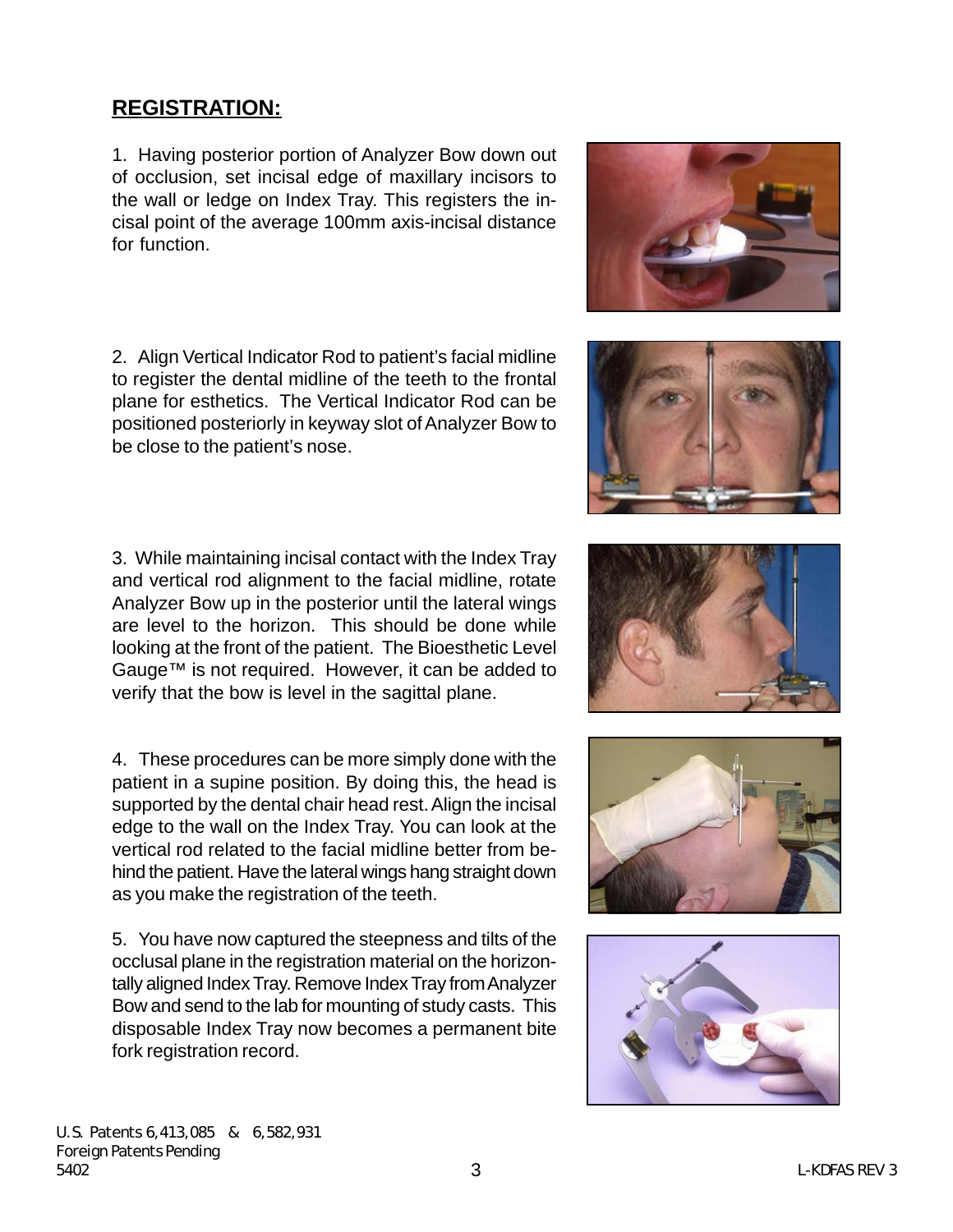5402

## **PREPARATION FOR MOUNTING:**

1. If using the curved incisal pin articulator, set incisal pin to zero. If using the straight incisal pin articulator, set to the heavy centered ring.

2. Set Adjustable Platform to the zero position with the adjustment screw.

3. Lock in place with lock screw.

4. Index Adjustable Platform to magnetic mounting plate on lower frame of the articulator.







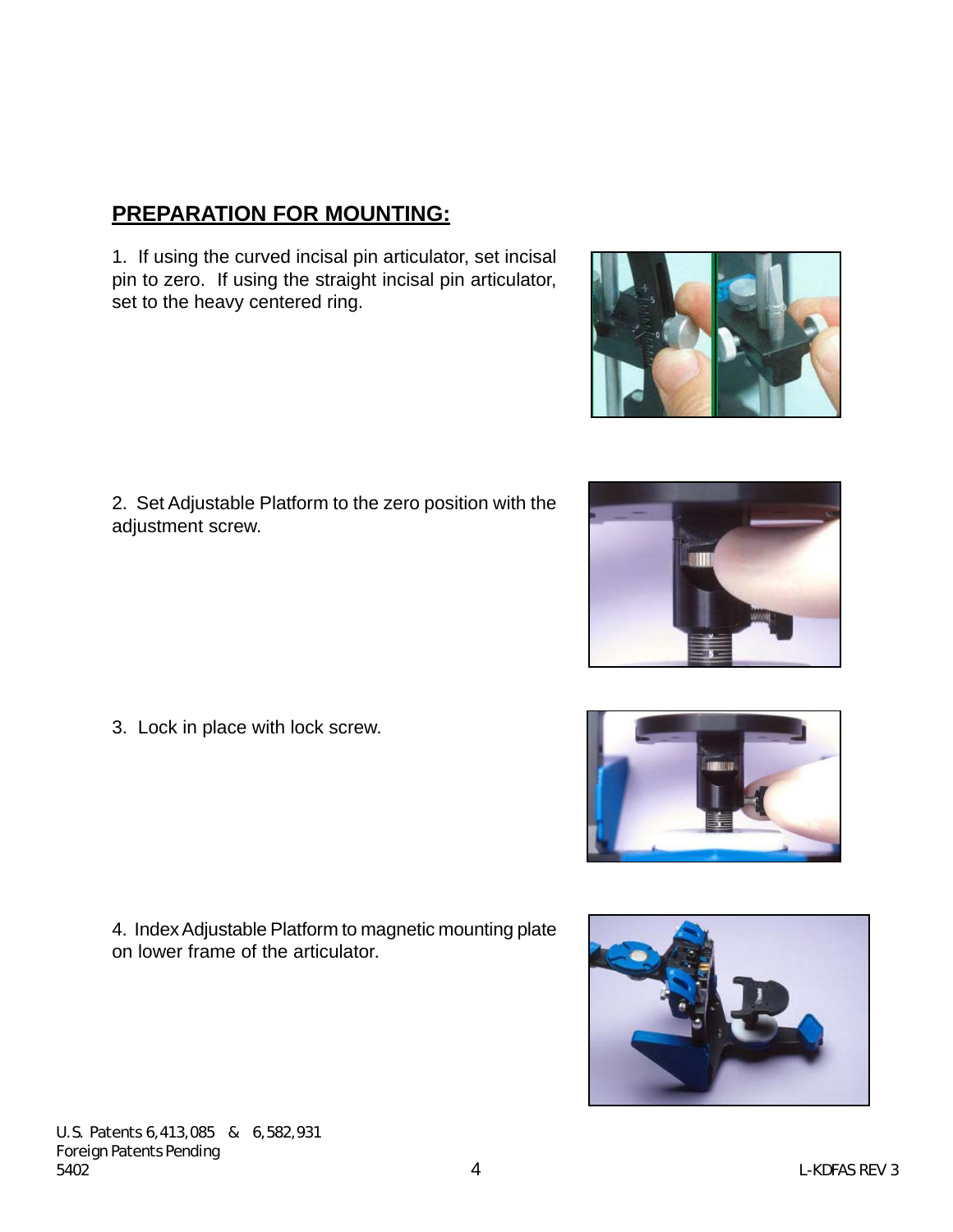### **MOUNTING:**

1. Place Index Tray on Adjustable Platform by aligning protruding pins of Index Tray to the holes on the Adjustable Platform. Seat Index Tray all the way down flat to the Adjustable Platform.

2. Index study cast into impressions on the Index Tray. The Adjustable Platform now becomes a builtin bite fork support system.

3. Add plaster to mounting plate and cast to mount maxillary study cast in usual manner. It has been engineered that the incisal edges are now 100mm from the axis.

4. Mount mandibular study cast in usual manner using interocclusal record and the Mandibular Mounting Stand. Note that the front of the articulator can be adjusted down with the support pin to control the plaster.

5. The steepness and tilts of the occlusal plane, the dental midline, incisal edge position as well as gingival contours can now be diagnosed for symmetry and balance.







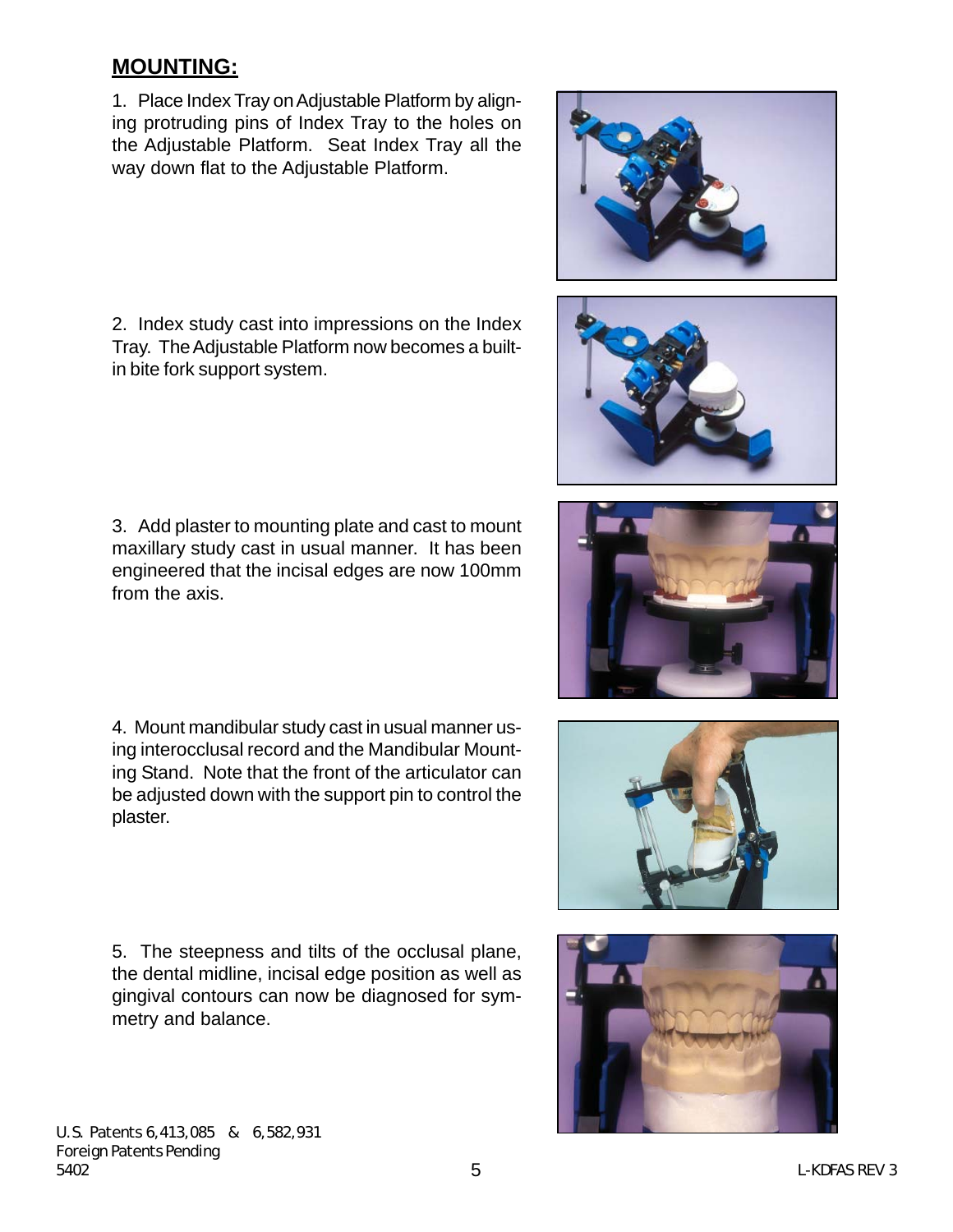## **DIAGNOSTIC OPTIONS:**

1. While the Analyzer bow is on the patient, have the patient smile. Measure and chart the height of the lip commissures from the Index Tray (ie. right side, mesial of 2cd bicuspid, 3mm; left side, distal of 1st bicuspid, 2mm).

2. Mark the charted height of the lip commissures on the study cast to evaluate lip curvature and smile lines.

3. This chart shows the different facial landmarks to evaluate lateral facial proportions. This chart shows that the width of the eyes are 60% wider than the mouth. The mouth is 60% wider than the nose, and the nose is 60% wider than the two central incisors. Divide that distance by 2 to get the width of one central incisor.

4. A reusable set of 7 Golden Proportion Waxing Guides are available ranging from 7-10mm in .5mm increments (7, 7.5, 8, 8.5, 9, 9.5, 10mm) to correspond to the width of one central incisor. Place appropriate Waxing Guide on Adjustable Platform by indexing protruding pins of Waxing Guide to the holes on the Adjustable Platform.

5. Anterior tooth widths can now be diagnosed for proper anterior proportions for optimum esthetics. There are also three 1 mm lines anteriorly and posteriorly if you want a guide to move the incisal edges forward or backward for better lip support.









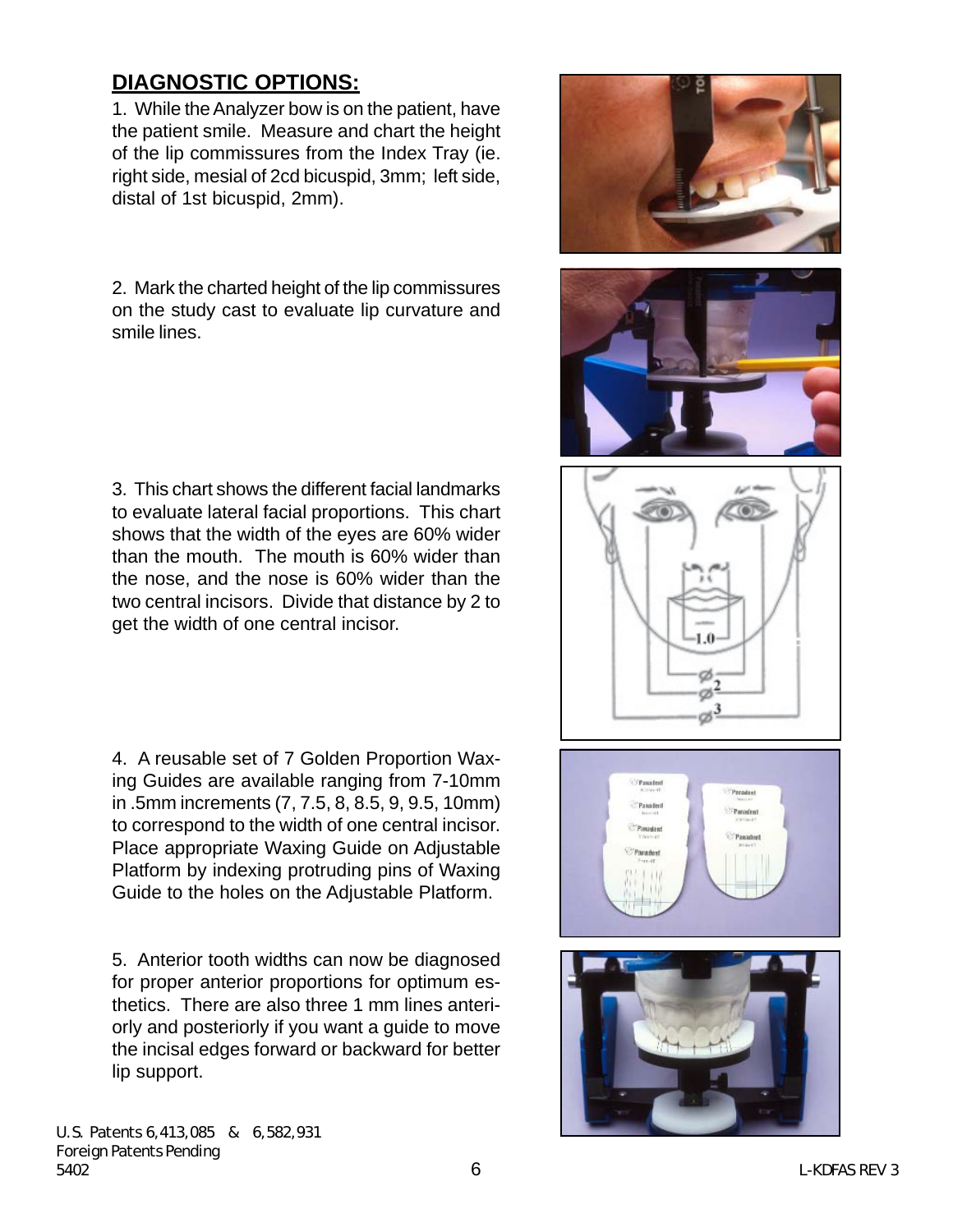cial esthetics.

8. Adjust slideable O-rings on vertical rod to specific landmarks on patient's face (ie. inner canthus and ayla of the nose, incisal edge and menton). The vertical rod can also be placed on patient's chart to record the O-Ring points on the rod for a permanent reference of the patient's facial proportions.

7. Remove Vertical Indicator Rod from Analyzer bow. Have patient bite their teeth together and place white attachment disk to the incisal edge of

the patient's maxillary central incisor.

6. This chart shows the different facial landmarks to evaluate vertical facial proportions. Knowing that we can not change the inner canthus of the eyes or the ayla of the nose, we will use these points as references to evaluate incisal edge position vertically in the face for diagnosing tooth lengths. Using the nasial-labial angle and the new incisal edge position, we can elvaluate menton for diagnosing vertical dimension for optimum fa-

**DIAGNOSTIC OPTIONS CONTINUED...**

# 9. Using the inner canthus of the eye and the ayla

of the nose as reference points, evaluate incisal edge position vertically in the face. This picture shows that approximately 3mm could be added to the incisal edge length to improve this patient's midface proportions.